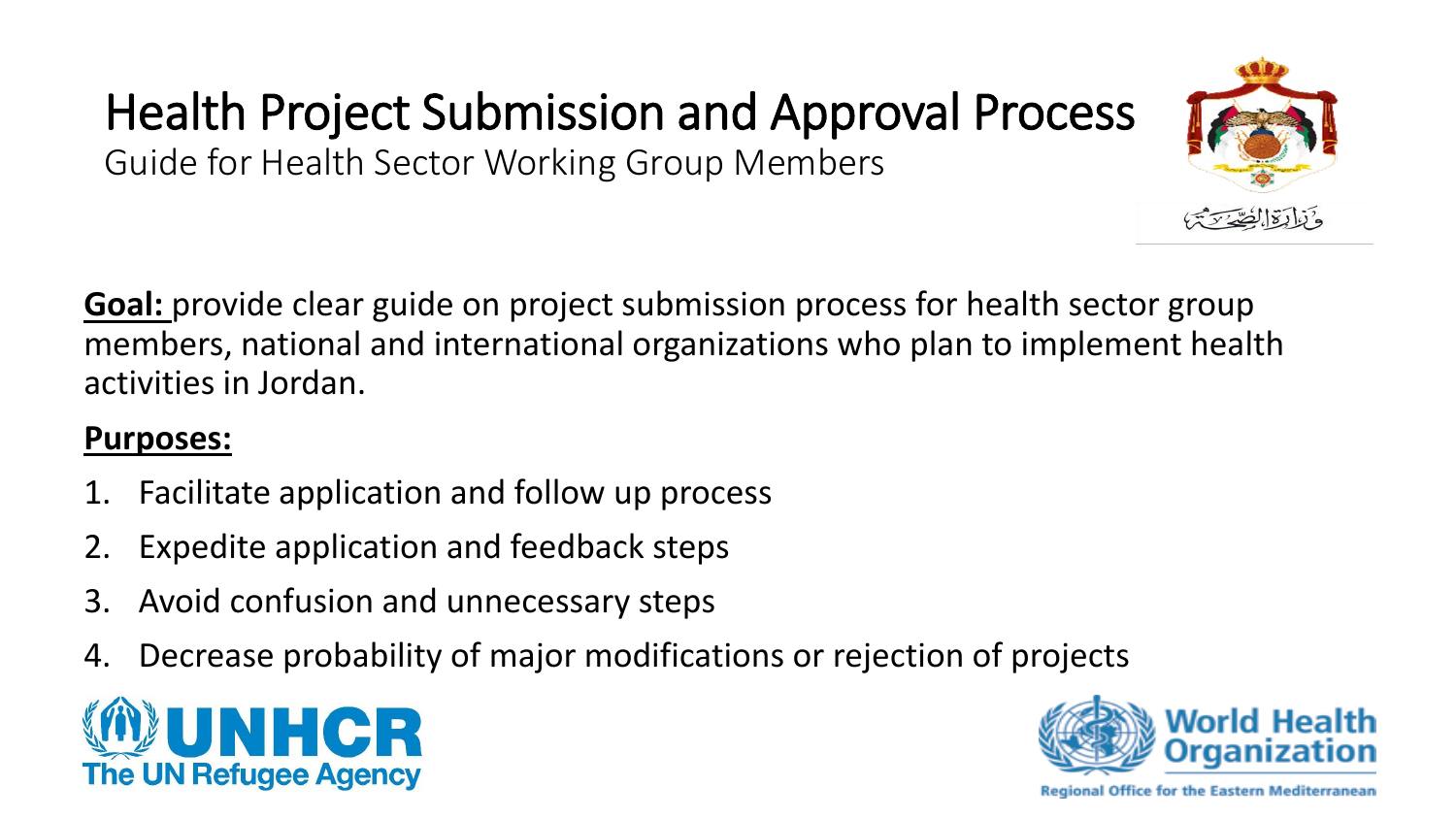

1- Submit project to MOPIC using standard from through **Jordan Response Information System for the Syria Crisis** (JORISS)<http://www.jrpsc.org/systemlogin>

2- Follow up directly with the Ministry of Health (MoH) through Planning Administration/ Health Economy Directorate immediately after the submission and acceptance of the application by the electronic website JORISS

3- Fill up the required documents for the ministry of health project review committee.

4- The Ministry of Health will send its recommendations within 2 weeks to the Ministry of Planning and International Cooperation (MoPIC)

5- The Ministry of Planning and International Cooperation (MoPIC) and/or the Prime Minister will share the final decision taken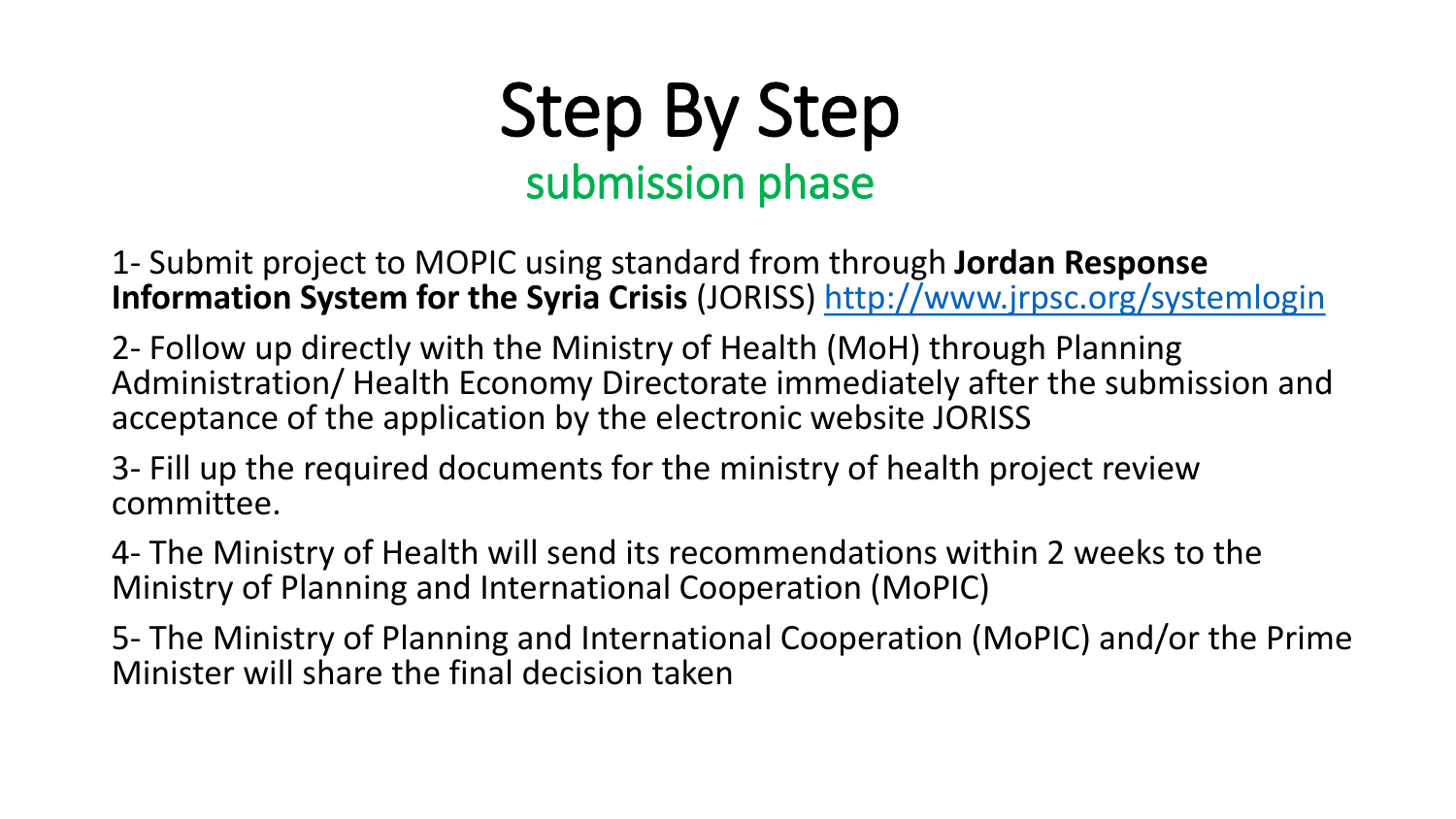## Step By Step Implementation phase

- In case of approval, the organization begins the implementation of the project in cooperation with the Ministry of Health (MoH)/ Planning Administration/ Health Economy Directorate
- The organization should coordinate with the relevant Health Directorate at the site of implementation and provide them with the approval document and the operational plan of the project.
- Organization should be committed in submitting quarterly, semiannual and annual reports of their projects performance using the standardized Ministry of Health form (see Annex 2).
- The organizations should facilitate the field visits of MOH and Health directorate staff to the implementation sites.